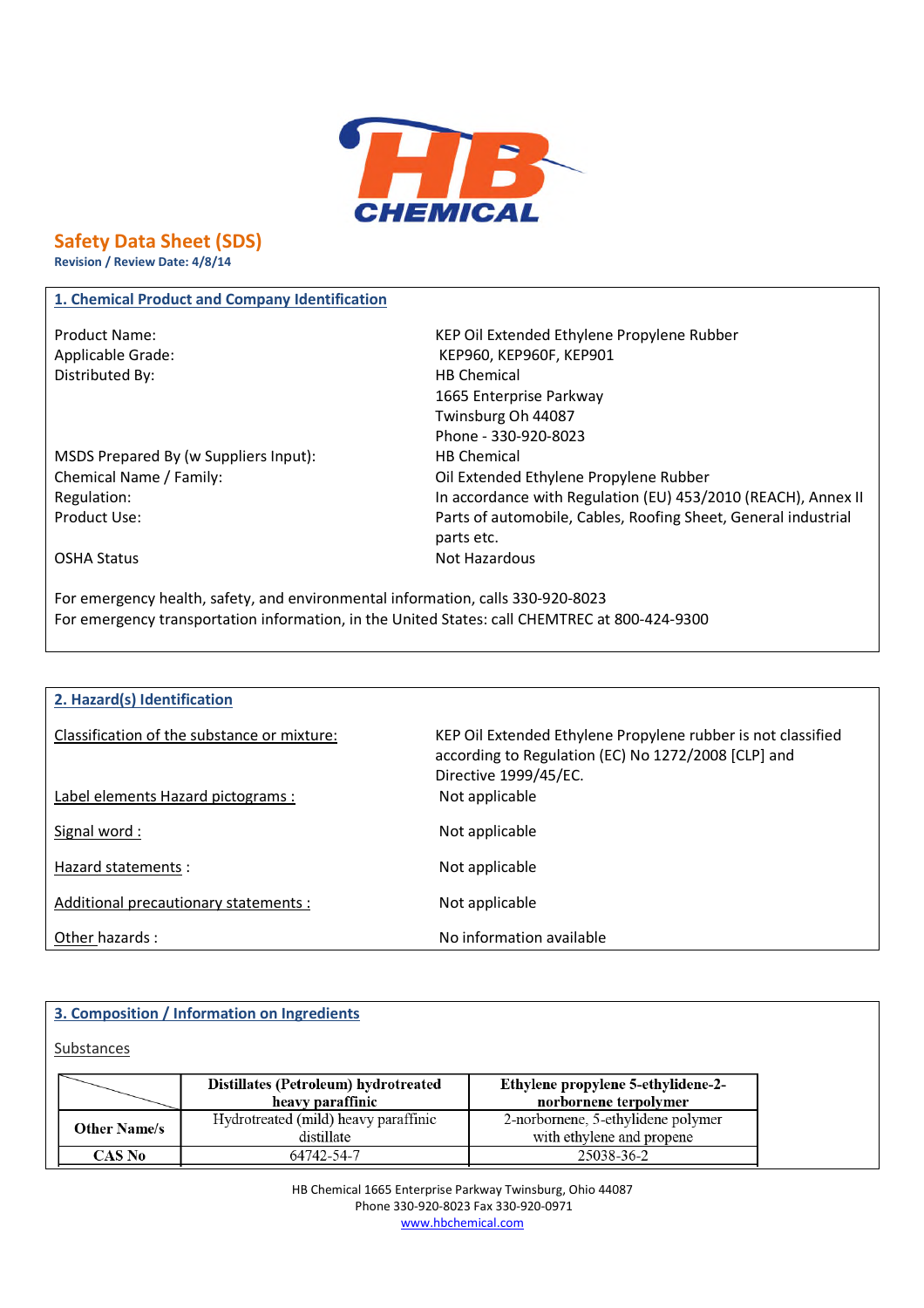| EC No.                | 265-157-1                                                                                                                                                                                                 | 618-455-4      |
|-----------------------|-----------------------------------------------------------------------------------------------------------------------------------------------------------------------------------------------------------|----------------|
| <b>Classification</b> | See section 15<br>* Note L: The carcinogen classification<br>does not apply because the substance<br>contains less than $3\%$ (m/m) of dimethyl<br>sulphoxide (DMSO) measured using the IP<br>346 method. | See section 15 |

|            | <b>Distillates (Petroleum)</b><br>hydrotreated heavy paraffinic | <b>Ethylene propylene 5-</b><br>ethylidene-2-norbornene<br>terpolymer | Applicable<br>Grade/s |
|------------|-----------------------------------------------------------------|-----------------------------------------------------------------------|-----------------------|
| Content(%) | $1 \sim 15$                                                     | $85 - 89$                                                             | KEP1030EF             |

|  | $21 - 25$    | $75 - 79$    | KEP2733          |
|--|--------------|--------------|------------------|
|  |              |              | <b>KEP960,</b>   |
|  | $32 \sim 35$ |              | <b>KEP960F</b> , |
|  |              | $65 - 68$    | <b>KEP960N,</b>  |
|  |              |              | KEP960NF         |
|  | $42 \sim 44$ | $56 - 58$    | <b>KEP980,</b>   |
|  |              |              | KEP980NT         |
|  | $49 \sim 51$ |              | KEP901,          |
|  |              | $49 \sim 51$ | KEP902N          |

\* Monomers of the polymer have been registered under EU REACH regulation in compliance with the Article 6 of the regulation. Below is the information on the Registration.

| Component                | CAS No.    | EC No.    | (Pre-)Registration No. |
|--------------------------|------------|-----------|------------------------|
| Ethvlene                 | 74-85-1    | 200-815-3 | 01-2119462827-27-0116  |
| Propylene                | 115-07-1   | 204-062-1 | 01-2119447103-50-0113  |
| 5-Etylidene-2-norbornene | 16219-75-3 | 240-347-7 | 01-2119494722-31-0002  |

| <b>4. First Aid Measures</b>         |                                                                                                                                                                                                                                                                                                                                                                                                                     |
|--------------------------------------|---------------------------------------------------------------------------------------------------------------------------------------------------------------------------------------------------------------------------------------------------------------------------------------------------------------------------------------------------------------------------------------------------------------------|
| Inhalation:                          | Using proper respiratory protection, immediately remove the<br>affected victim from the exposure. Administer artificial<br>respiration if breathing has stopped. Keep the affected victim at<br>rest. Call for prompt medical attention.                                                                                                                                                                            |
| Eyes:                                | If in an eye, remove in the same manner as one would when<br>any solid object enters the eye since the product is an inert<br>solid.                                                                                                                                                                                                                                                                                |
| Skin:                                | if the skin is in contact with the heated product, immediately<br>immerse in or flush the affected area with a large amount of<br>cold water to dissipate heat. Cover with clean cotton sheet or<br>gauze and get prompt medical attention. No attempt should be<br>made to remove the heated product from the affected skin or<br>to remove the contaminating clothing as the damaged flesh can<br>easily be torn. |
| Ingestion:                           | First aid is normally not required.                                                                                                                                                                                                                                                                                                                                                                                 |
| Most important symptoms and effects: | Acute effects: None known-Delayed effects: None known                                                                                                                                                                                                                                                                                                                                                               |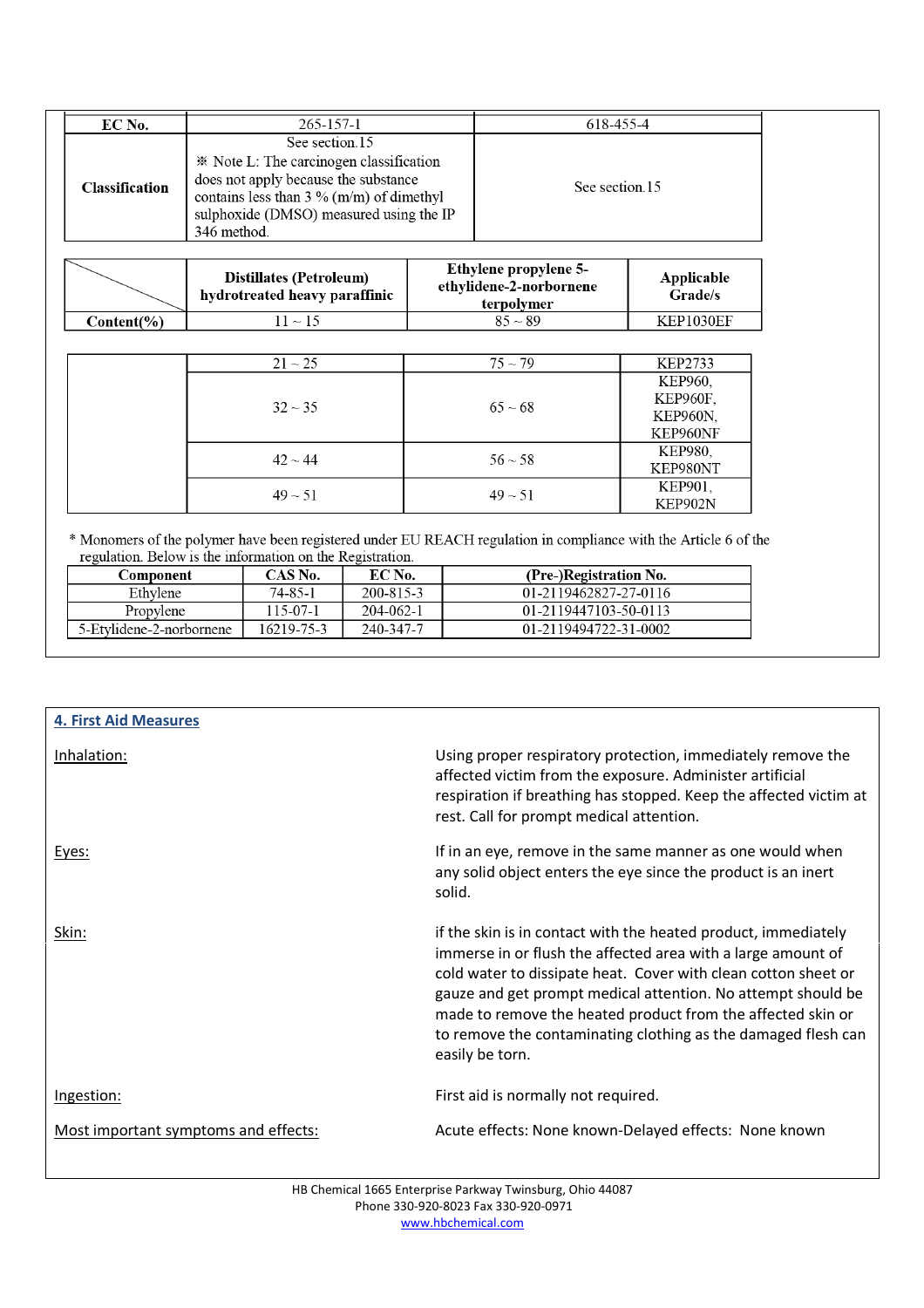| <b>5. Fire-Fighting Measures</b>      |                                                                                                                                                                                    |
|---------------------------------------|------------------------------------------------------------------------------------------------------------------------------------------------------------------------------------|
| Suitable Extinguishing Media:         | Foam, Carbon dioxide, Water spray.                                                                                                                                                 |
| Unsuitable Extinguishing Media:       | No information available.                                                                                                                                                          |
| Special Fire Fighting Procedures:     | Depending on the situation, protective equipment such as<br>chemical cartridge respirator for fire-fighting and protective<br>clothing shall be worn.                              |
| <b>Hazardous Combustion Products:</b> | Due to thermal decomposition and incomplete combustion<br>gases such as black smoke, carbon monoxide and other toxic<br>gases, danger based on inhalation of such gases may occur. |

| <b>6. Accidental Release Measures</b>                                   |                                                                                                                                                                                                                                                                                                                                                                                                                                                                       |
|-------------------------------------------------------------------------|-----------------------------------------------------------------------------------------------------------------------------------------------------------------------------------------------------------------------------------------------------------------------------------------------------------------------------------------------------------------------------------------------------------------------------------------------------------------------|
| Personal precautions, protective equipment and<br>emergency procedures: | Wear protective gloves.                                                                                                                                                                                                                                                                                                                                                                                                                                               |
| <b>Environmental precautions:</b>                                       | Pay attention so that product does not flow into the sewage or<br>public water area.                                                                                                                                                                                                                                                                                                                                                                                  |
| Methods and material for containment and                                |                                                                                                                                                                                                                                                                                                                                                                                                                                                                       |
| cleaning up:                                                            | Sweep up the scattered product and recover into a suitable<br>container.                                                                                                                                                                                                                                                                                                                                                                                              |
| Reference to other sections:                                            | See also sections 8 and 13 of the Safety Data Sheet.                                                                                                                                                                                                                                                                                                                                                                                                                  |
|                                                                         |                                                                                                                                                                                                                                                                                                                                                                                                                                                                       |
| 7. Handling and Storage:                                                |                                                                                                                                                                                                                                                                                                                                                                                                                                                                       |
| Precautions for safe handling:                                          | Do not handle until all safety precautions have been read and<br>understood.                                                                                                                                                                                                                                                                                                                                                                                          |
| Conditions for safe storage, including any                              |                                                                                                                                                                                                                                                                                                                                                                                                                                                                       |
| Incompatibilities:                                                      | Keep away from heat, direct sunlight and ultraviolet rays.<br>Exposure to direct sunlight and ultraviolet rays cause the<br>polymer to generate light-induced crosslinked gel in the<br>product. Avoid wetting and abrupt temperature change when<br>storing this material. Please store product at room<br>temperature, and keep it dry. Especially, high ethylene type<br>EP(D)M should be stored in a warm room for more than<br>48 hours prior to use and process |
| Specific end use(s):                                                    | None                                                                                                                                                                                                                                                                                                                                                                                                                                                                  |

HB Chemical 1665 Enterprise Parkway Twinsburg, Ohio 44087 Phone 330-920-8023 Fax 330-920-0971 www.hbchemical.com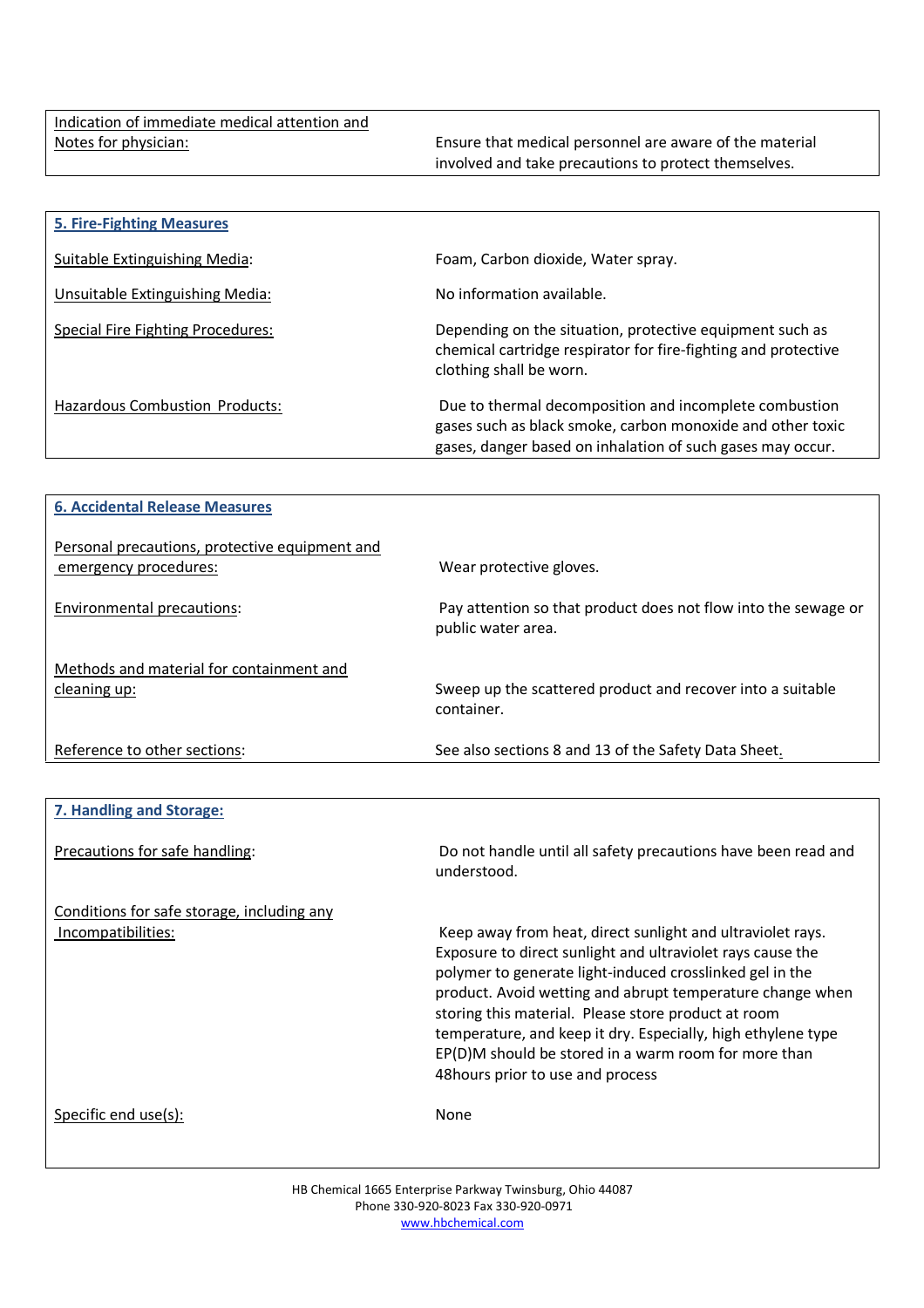### **8. Exposure Controls / Personal Protection**

### Control parameters

## Occupational Exposure Limits:

|                           | Distillates (Petroleum) hydrotreated heavy                                          | Ethylene propylene 5-ethylidene-2-norbornene |
|---------------------------|-------------------------------------------------------------------------------------|----------------------------------------------|
|                           | paraffinic                                                                          | terpolymer.                                  |
| ACGIH regulation          | No information available                                                            | No information available                     |
| Biological exposure index | No information available                                                            | No information available                     |
| OSHA regulation           | $TWA = 5$ mg/m <sup>3</sup> (oil mist (mineral))                                    | No information available                     |
| NIOSH regulation          | $TWA = 5$ mg/m <sup>3</sup> .<br>$STEL = 10$ mg/m <sup>3</sup> (oil mist (mineral)) | No information available                     |
| EU regulation             | No information available                                                            | No information available                     |

### Occupational Exposure Controls:

|                                |                                   | <b>DNELs, DMELs, PNECs</b>                                                      |                                    |                                   |                                   |                                   |                                    |                                    |                                   |                                   |                                    |                                    |
|--------------------------------|-----------------------------------|---------------------------------------------------------------------------------|------------------------------------|-----------------------------------|-----------------------------------|-----------------------------------|------------------------------------|------------------------------------|-----------------------------------|-----------------------------------|------------------------------------|------------------------------------|
| Exposure route<br>of relevance | <b>Industrial</b>                 |                                                                                 |                                    | Professional                      |                                   |                                   | Consumer                           |                                    |                                   |                                   |                                    |                                    |
|                                | Long<br>term,<br>local<br>effects | Long term,<br>systemic<br>effects                                               | Short<br>term,<br>local<br>effects | Short term.<br>systemic<br>effect | Long<br>term,<br>local<br>effects | Long term,<br>systemic<br>effects | Short<br>term.<br>local<br>effects | Short term,<br>systemic<br>effects | Long<br>term,<br>local<br>effects | Long term,<br>systemic<br>effects | Short<br>term,<br>local<br>effects | Short term,<br>systemic<br>effects |
| Human: oral                    | $\overline{\phantom{a}}$          | $\overline{\phantom{a}}$                                                        | $\overline{\phantom{a}}$           | $\overline{\phantom{a}}$          |                                   | $\overline{\phantom{a}}$          | ٠                                  | $\overline{\phantom{a}}$           | ٠                                 | $\overline{\phantom{a}}$          | ۰                                  |                                    |
| Human:<br>inhalation           |                                   |                                                                                 | $\overline{\phantom{0}}$           | $\overline{\phantom{a}}$          |                                   |                                   | $\overline{a}$                     |                                    |                                   |                                   | ٠                                  |                                    |
|                                |                                   |                                                                                 |                                    |                                   |                                   |                                   |                                    |                                    |                                   |                                   |                                    |                                    |
| Human: dermal                  |                                   |                                                                                 |                                    |                                   |                                   |                                   | ۰                                  |                                    |                                   |                                   |                                    |                                    |
| Environment:<br>water          |                                   |                                                                                 |                                    |                                   |                                   |                                   |                                    |                                    |                                   |                                   |                                    |                                    |
| Environment: air               |                                   |                                                                                 |                                    |                                   |                                   |                                   |                                    |                                    |                                   |                                   |                                    |                                    |
| Environment: soil              |                                   |                                                                                 |                                    |                                   |                                   |                                   |                                    |                                    |                                   |                                   |                                    |                                    |
| Environment:<br>sediment       |                                   |                                                                                 |                                    |                                   |                                   |                                   |                                    |                                    |                                   |                                   |                                    |                                    |
| Environment:<br><b>STP</b>     |                                   |                                                                                 |                                    |                                   |                                   |                                   |                                    |                                    |                                   |                                   |                                    |                                    |
| Environment: oral              |                                   | Distillates (Petroleum) hydrotreated heavy paraffinic: $PNEC = 9.33$ mg/kg food |                                    |                                   |                                   |                                   |                                    |                                    |                                   |                                   |                                    |                                    |

| Exposure controls<br>Appropriate engineering controls: | Since volatile matters will be generated at the time of mixing,<br>processing and molding work, install equipment to wash<br>the hands and eyes nearby. |
|--------------------------------------------------------|---------------------------------------------------------------------------------------------------------------------------------------------------------|
| <b>Respiratory Protection:</b>                         | Use a protective mask as required.                                                                                                                      |
| <b>Protective Gloves:</b>                              | Use protective gloves as required.                                                                                                                      |
| Eye Protection:                                        | Install equipment to wash hands and eyes nearly.                                                                                                        |
| Skin and Body Protection:                              | Use work clothes and safety shoes as required.                                                                                                          |
| Environmental exposure controls:                       | Prevent entry into waterways, sewers, basements or confined<br>areas.                                                                                   |
| Decontamination Facilities:                            | eye bath, washing facilities (sinks / showers)                                                                                                          |

HB Chemical 1665 Enterprise Parkway Twinsburg, Ohio 44087 Phone 330-920-8023 Fax 330-920-0971 www.hbchemical.com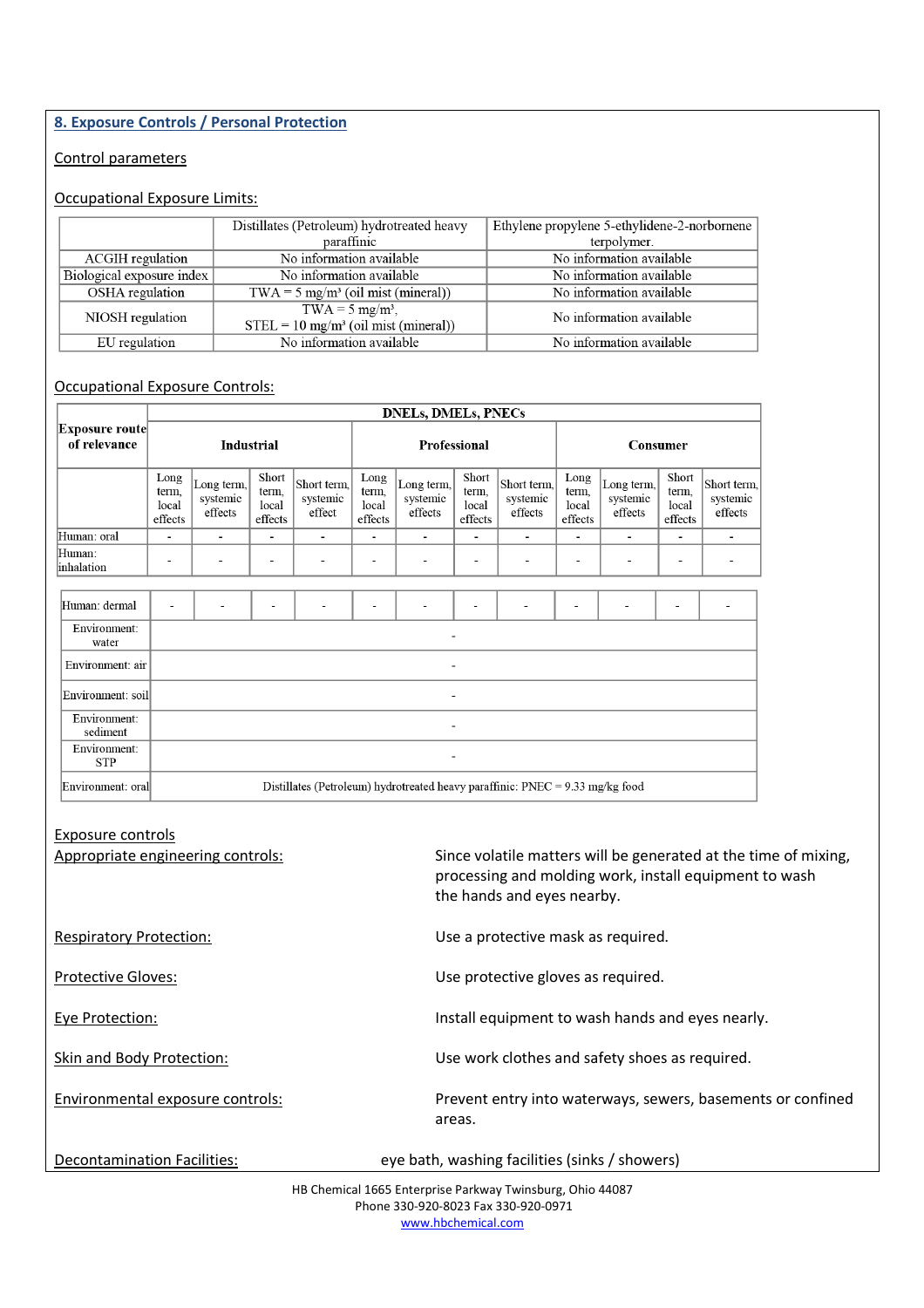### **9. Physical and Chemical Properties**

Information on basic physical and chemical properties:

|                                                | Distillates (Petroleum)<br>hydrotreated heavy paraffinic | Ethylene propylene 5-ethylidene-<br>2-norbornene terpolymer. |
|------------------------------------------------|----------------------------------------------------------|--------------------------------------------------------------|
| Appearance                                     |                                                          |                                                              |
| Description :                                  | liquid                                                   | Solid                                                        |
| Color:                                         | White or Yellow                                          | White or yellow-Green                                        |
| Odor:                                          | Slight odor                                              | Slight odor                                                  |
| Odor threshold:                                | Not applicable                                           | Not applicable                                               |
| pH:                                            | Not applicable                                           | Not applicable                                               |
| Melting point/freezing point:                  | Not applicable                                           | Not applicable                                               |
| Initial boiling point and boiling range:       | $> 204$ °C                                               | Not applicable                                               |
| <b>Flash point:</b>                            | $>270$ °C                                                | $250 \text{ }^{\circ}$ C                                     |
| <b>Evaporation rate:</b>                       | $0.01$ (Butyl Acetate=1)                                 | Not applicable                                               |
| Flammability (solid, gas):                     | Not applicable                                           | Not applicable                                               |
| Upper/lower flammability or explosive limits : | 7/0.9%                                                   | Not applicable                                               |
| Vapor pressure :                               | $5 \text{ mmHg}$                                         | Not applicable                                               |

| Solubility (ies) :                       | Insoluble      | Insoluble in water      |
|------------------------------------------|----------------|-------------------------|
| Vapor density:                           | 5              | Not applicable          |
| Specific gravity:                        | 0.88           | $0.86 - 0.89$           |
| Partition coefficient: n-octanol/water : | Not applicable | Not applicable          |
| Auto ignition temperature :              | Not applicable | Not applicable          |
| Decomposition temperature :              | Not applicable | $250 \text{ }^{\circ}C$ |
| Viscosity:                               | Not applicable | Not applicable          |
| <b>Explosive properties:</b>             | Not applicable | Not applicable          |
| Oxidizing properties :                   | Not applicable | Not applicable          |
| Molecular weight:                        | Not applicable | $100,000 \sim 600,000$  |

Other information: no information available.

# **10. Stability and Reactivity** Reactivity/Chemical stability/Possibility of hazardous reactions: example and the polymerization does not occur. Stable at normal temperature and pressure. Conditions to avoid: Not applicable Incompatible materials: Not applicable Hazardous decomposition products: Not applicable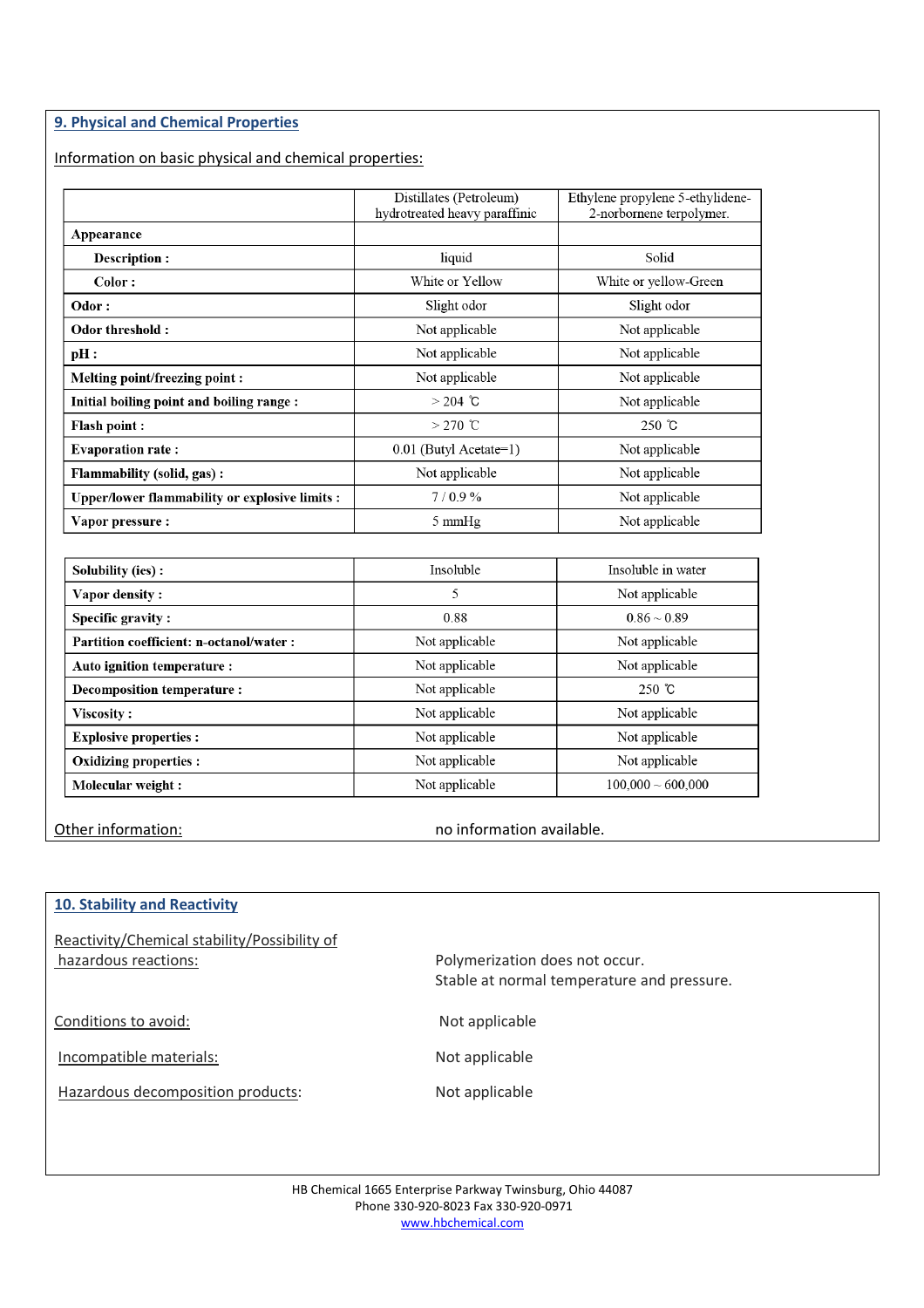### **11. Toxilogical Information**

## Information on toxicological effects

|                                                   | Distillates (Petroleum)<br>hydrotreated heavy paraffinic | Ethylene propylene 5-ethylidene-2-<br>norbornene terpolymer. |
|---------------------------------------------------|----------------------------------------------------------|--------------------------------------------------------------|
| Acute toxicity;                                   |                                                          |                                                              |
| Oral                                              | Rat, $LD_{50} = 15,000$ mg/kg                            | Not applicable                                               |
| Dermal                                            | Rabbit, $LD_{50} = 5,000$ mg/kg                          | Not applicable                                               |
| Inhalation                                        | Not applicable                                           | Not applicable                                               |
| <b>Skin Corrosion/ Irritation;</b>                | Non irritation (rabbit)                                  | Not applicable                                               |
| <b>Serious Eye Damage/Irritation;</b>             | Non irritation (rabbit)                                  | Not applicable                                               |
| Respiratory sensitization;                        | Not applicable                                           | Not applicable                                               |
| <b>Skin Sensitization;</b>                        | Not applicable                                           | Not applicable                                               |
| Carcinogenicity;                                  | Not applicable                                           | Not applicable                                               |
| Mutagenicity;                                     | Not applicable                                           | Not applicable                                               |
| Reproductive toxicity;                            | Not applicable                                           | Not applicable                                               |
| Specific target organ toxicity (single exposure); | Not applicable                                           | Not applicable                                               |
| Specific target organ toxicity (repeat exposure); | Not applicable                                           | Not applicable                                               |
| Aspiration Hazard;                                | Not applicable                                           | Not applicable                                               |
|                                                   |                                                          |                                                              |

| <b>12. Ecological Information</b>       |                                                  |                                    |  |
|-----------------------------------------|--------------------------------------------------|------------------------------------|--|
|                                         | Distillates (Petroleum) hydrotreated             | Ethylene propylene 5-ethylidene-2- |  |
|                                         | heavy paraffinic                                 | norbornene terpolymer.             |  |
|                                         |                                                  |                                    |  |
| 12.1 Toxicity                           |                                                  |                                    |  |
| <b>Acute toxicity</b>                   | No information available                         | No information available           |  |
| <b>Chronic toxicity</b>                 | No information available                         | No information available           |  |
| 12.2 Persistence and degradability      | No information available                         | No information available           |  |
| 12.3 Bioaccumulative potential          | 6% biodegradation was observed<br>after 28 days. | No information available           |  |
| 12.4 Mobility in soil                   | No information available                         | No information available           |  |
| 12.5 Results of PBT and vPvB assessment | No information available                         | No information available           |  |
| 12.6 Other adverse effects              | No information available                         | No information available           |  |

### **13. Disposal Considerations**

Reclaim or Dispose of material in accordance with all a lie able local, state, and federal regulations.

| <b>14. Transport Information</b>                                                                       |                                                    |
|--------------------------------------------------------------------------------------------------------|----------------------------------------------------|
| D.O.T. Shipping Name                                                                                   | Not applicable to the criteria for classification. |
| Air - ICAO (international Civil Aviation Organization)                                                 | Not applicable to the criteria for classification. |
| Sea - IMDG (International Maritime Dangerous Goods) Not applicable to the criteria for classification. |                                                    |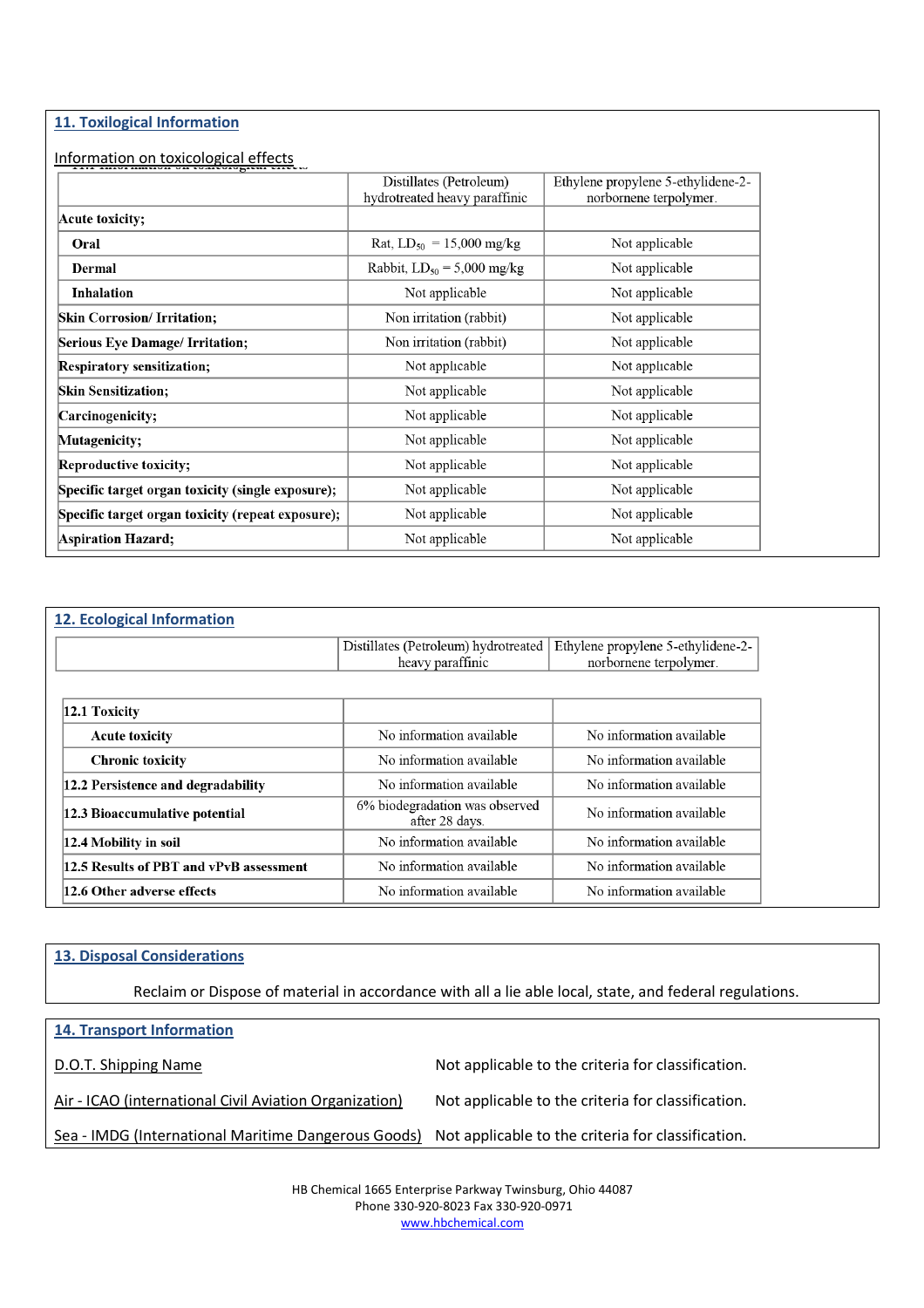### Transport in bulk according to Annex II of MARPOL 73/78 and the IBC Code : Not applicable

### **15. Regulatory Information**

Safety, health and environmental regulation/legislation specific for the substance or mixture.

| $\mathbf{v}$<br>$\overline{ }$<br>$\mathbf{\mathcal{L}}$ |                                                    |                                                  |
|----------------------------------------------------------|----------------------------------------------------|--------------------------------------------------|
|                                                          | Distillates (Petroleum)                            | Ethylene propylene 5-ethylidene-                 |
|                                                          | hydrotreated heavy paraffinic                      | 2-norbornene terpolymer                          |
| EU Regulatory Information                                |                                                    |                                                  |
| EU classification                                        |                                                    |                                                  |
| Annex I of Directive 67/548/EEC :                        |                                                    |                                                  |
| Classification:                                          | Not classified                                     | Not regulated                                    |
| Risk phrases :                                           | Not applicable                                     | Not regulated                                    |
| Safety phrases :                                         | Not applicable                                     | Not regulated                                    |
| EU CLP 2008 :                                            |                                                    |                                                  |
| Classification:                                          | Not classified                                     | Not regulated                                    |
| Hazard statement codes :                                 | Not applicable                                     | Not regulated                                    |
| Precautionary statement codes :                          | Not applicable                                     | Not regulated                                    |
| EU SVHC list :                                           | Not regulated                                      | Not regulated                                    |
| EU Authorisation List:                                   | Not regulated                                      | Not regulated                                    |
| EU Restriction list :                                    | Not regulated                                      | Not regulated                                    |
| Foreign Regulatory Information                           |                                                    |                                                  |
| Korea management information :                           | <b>Existing Chemical Substance</b><br>$(KE-12546)$ | <b>Existing Chemical Substance</b><br>(KE-13881) |

Chemical Safety assessment: No chemical safety assessment has been carried out for this Product by the supplier.

### **16. Other Information**

Product safety data sheet for KEP Oil Extended Ethylene Propylene rubber prepared in accordance with Regulation (EU) 453/2010 (REACH), Annex II

#### **Abbreviations and acronyms:**

CLP = Classification Labelling Packaging Regulation ; Regulation (EC) No 1272/2008

CAS No. = Chemical Abstracts Service number

DNEL = Derived No Effect Level

EC Number = EINECS and ELINCS Number (see also EINECS and ELINCS)

EU = European Union

OSHA = European Agency for Safety and Health at work

PBT = Persistent, Bioaccumulative and Toxic substance

PNEC(s) = Predicted No Effect Concentration(s)

REACH = Registration, Evaluation, Authorisation and Restriction of Chemicals Regulation (EC) No 1907/2006

SVHC = Substances of Very High Concern

vPvB = Very Persistent and Very Bioaccumulative

Key literature reference and sources for data: Distillates (Petroleum) hydrotreated heavy paraffinic

Corporate Solution From Thomson Micromedex (http://csi.micromedex.com) ECB-ESIS (European chemical Substances Information System) (http://ecb.jrc.it/esis) ECOTOX Database, EPA (http://cfpub.epa.gov/ecotox) IUCLID Chemical Data Sheet, EC-ECB ICSC (International Chemical Safety Cards) NLM (United States National Library of Medicine) The Chemical Database, The Department of Chemistry at the University of Akron (http://ull.chemistry.uakron.edu/erd)